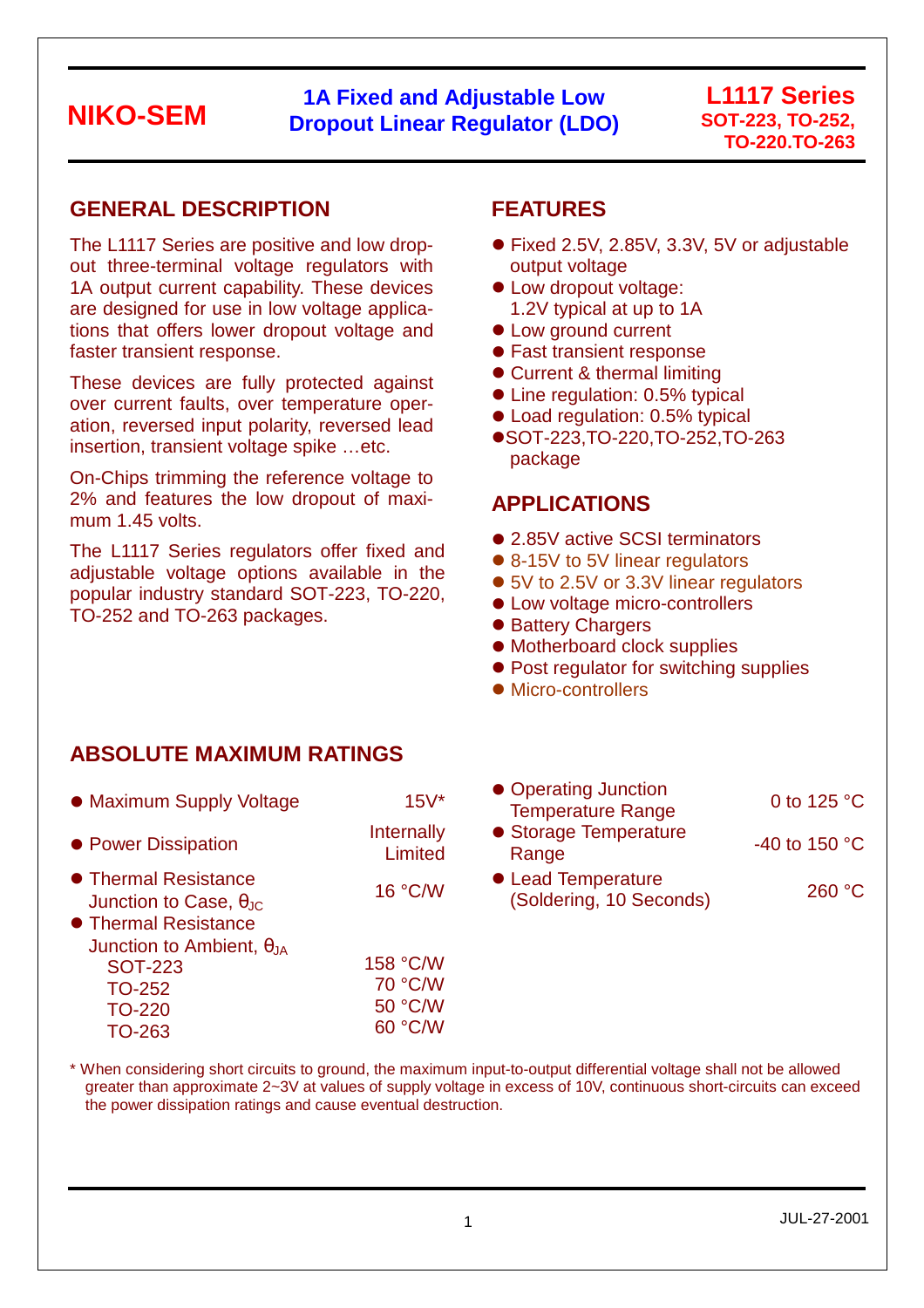### **1A Fixed and Adjustable Low Dropout Linear Regulator (LDO)**

### **ELECTRICAL CHARACTERISTICS for ADJUSTABLE**(Unless otherwise specified, TA = 25°C)

| <b>Parameter</b>                          | <b>Symbol</b>  | <b>Test Conditions</b>                                                          | <b>Typical</b>         | <b>Limits</b>                                      |
|-------------------------------------------|----------------|---------------------------------------------------------------------------------|------------------------|----------------------------------------------------|
| Reference Voltage<br>(Adjustable version) | $V_{REF}$      | $V_{IN}$ = 5V, $I_{OUT}$ = 10mA                                                 | 1.25V                  | $1.23V_{\text{Min}}$<br>$1.27V_{\text{Max}}$       |
| <b>Output Voltage</b><br>(Fixed version)  | $V_{\rm O}$    | $V_{IN}$ = 5V, $I_{OUT}$ = 10mA                                                 | $V_{\rm O}$            | 0.98V <sub>O(Min)</sub><br>1.02V <sub>O(Max)</sub> |
| <b>Dropout Voltage</b>                    | V <sub>D</sub> | $\Delta V_{REF}$ = 1%, $I_{OUT}$ = 1A                                           | 1.2V                   | 1.45V                                              |
| Line Regulation                           |                | $REG_{(LINE)}   (V_{OUT} + 1.5V) \leq V_{IN} \leq 15V, I_{OUT} = 10mA$          | 0.5%                   | 2%                                                 |
| <b>Load Regulation</b>                    |                | $REG_{(LOAD)}$ $(V_{IN}$ - $V_{OUT})$ = 2V, 10mA $\leq I_{OUT} \leq 1$ A        | 0.5%                   | 2.5%                                               |
| <b>Minimum Load</b><br><b>Current</b>     | $I_{\rm O}$    | $1.5V \leq (V_{IN} - V_{OUT}) \leq 5.75V$                                       | 10 <sub>m</sub> A      |                                                    |
| <b>Adjust Pin Current</b>                 | <b>LADJ</b>    |                                                                                 | 55 <sub>u</sub> A      | 100 <sub>u</sub> A                                 |
| <b>Current Limit</b>                      | $I_{CL}$       | $V_{IN}$ - $V_{OUT}$ = 2V                                                       | 1.2A                   | $1.1A$ (Min)                                       |
| <b>RMS Output Noise</b>                   | $V_N$          |                                                                                 | 0.003%<br>of $V_{OUT}$ |                                                    |
| <b>Ripple Rejection</b><br>Ratio          | $R_A$          | f = 120Hz, $C_{ADJ}$ = 22 $\mu$ F for ADJ pin,<br>$V_{IN}$ = 5V, $I_{OUT}$ = 1A | 72dB                   | 60dB (Min)                                         |

### **ELECTRICAL CHARACTERISTICS for L1117-2.5**(Unless otherwise specified, TA = 25 °C)

| <b>Parameter</b>                         | <b>Symbol</b>             | <b>Test Conditions</b>                                                     | <b>Typical</b>                | <b>Limits</b>                                        |
|------------------------------------------|---------------------------|----------------------------------------------------------------------------|-------------------------------|------------------------------------------------------|
| <b>Output Voltage</b><br>(Fixed version) | $V_{\rm O}$               | $V_{IN}$ = 5V, $I_{OUT}$ = 10mA                                            | $V_{\rm O}$                   | $2.45V$ <sub>(Min)</sub><br>$2.55V$ <sub>(Max)</sub> |
| <b>Dropout Voltage</b>                   | V <sub>D.</sub>           | $\Delta V_O = 1\%$ , $I_{OUT} = 1A$                                        | 1.2V                          | 1.45V                                                |
| <b>Line Regulation</b>                   |                           | $REG_{(LINE)}   (V_{OUT} + 1.5V) \leq V_{IN} \leq 15V, I_{OUT} = 10mA$     | 0.5%                          | 2.0%                                                 |
| <b>Load Regulation</b>                   |                           | $REG_{(LOAD)}$ $(V_{IN}$ - $V_{OUT}$ $= 2V$ , 10mA $\leq I_{OUT} \leq 1$ A | 0.5%                          | 2.0%                                                 |
| <b>Minimum Load</b><br><b>Current</b>    | $I_{\rm O}$               | $1.5V \leq (V_{IN} - V_{OUT}) \leq 5.75V$                                  | 10 <sub>m</sub> A             |                                                      |
| <b>GND Pin Current</b>                   | <b>I</b> GND              |                                                                            | $55\mu A$                     | $100\muA$                                            |
| <b>Current Limit</b>                     | IcL                       | $V_{IN}$ - $V_{OUT}$ = 2V                                                  | 1.2A                          | $1.1A$ (Min)                                         |
| <b>RMS Output Noise</b>                  | $\mathsf{V}_{\mathsf{N}}$ |                                                                            | 0.003%<br>of $V_{\text{OUT}}$ |                                                      |
| <b>Ripple Rejection</b><br>Ratio         | $R_A$                     | $f = 120$ Hz, Co=22Uf, V <sub>IN</sub> = 5V,<br>$I_{OUT} = 1A$             | 72dB                          | 60dB (Min)                                           |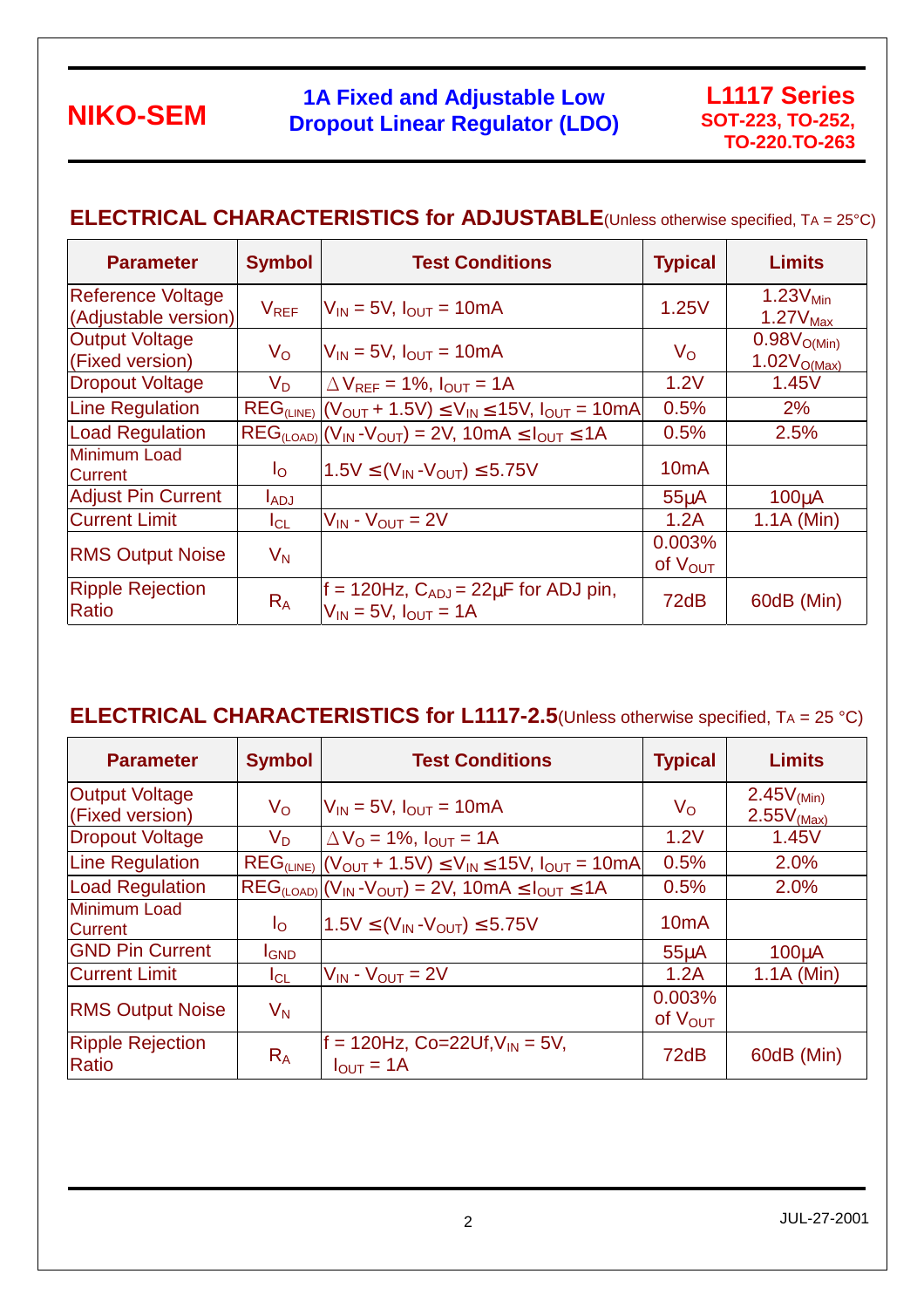### **1A Fixed and Adjustable Low Dropout Linear Regulator (LDO)**

### **ELECTRICAL CHARACTERISTICS for L1117-2.85**(Unless otherwise specified, TA = 25 °C)

| <b>Parameter</b>                         | <b>Symbol</b>             | <b>Test Conditions</b>                                                | <b>Typical</b>         | <b>Limits</b>                                |
|------------------------------------------|---------------------------|-----------------------------------------------------------------------|------------------------|----------------------------------------------|
| <b>Output Voltage</b><br>(Fixed version) | $V_{\rm O}$               | $V_{IN}$ = 5V, $I_{OUT}$ = 10mA                                       | $V_{\rm O}$            | 2.793 $V_{(Min)}$<br>2.907V <sub>(Max)</sub> |
| <b>Dropout Voltage</b>                   | Vn                        | $\Delta V_O$ = 1%, $I_{OUT}$ = 1A                                     | 1.2V                   | 1.45V                                        |
| <b>Line Regulation</b>                   |                           | $REG_{(LINE)}   (V_{OUT} + 1.5V) \le V_{IN} \le 8V, I_{OUT} = 10mA$   | 0.5%                   | 2.0%                                         |
| <b>Load Regulation</b>                   |                           | $REG_{(LOAD)} (V_{IN}-V_{OUT}) = 2V, 10mA \leq I_{OUT} \leq 1A$       | 0.5%                   | 2.0%                                         |
| <b>Minimum Load</b><br><b>Current</b>    | $I_{\rm O}$               | $1.5V \leq (V_{IN} - V_{OUT}) \leq 5.75V$                             | 10 <sub>m</sub> A      |                                              |
| <b>GND Pin Current</b>                   | <b>I</b> GND              |                                                                       | 55 <sub>u</sub> A      | 100 <sub>u</sub> A                           |
| <b>Current Limit</b>                     | ICL                       | $V_{IN}$ - $V_{OUT} = 2V$                                             | 1.2A                   | $1.1A$ (Min)                                 |
| <b>RMS Output Noise</b>                  | $\mathsf{V}_{\mathsf{N}}$ |                                                                       | 0.003%<br>of $V_{OUT}$ |                                              |
| <b>Ripple Rejection</b><br>Ratio         | $R_{A}$                   | $f = 120$ Hz, Co=22Uf, V <sub>IN</sub> = 5V,<br>$I_{\text{OUT}} = 1A$ | 72dB                   | 60dB (Min)                                   |

### **ELECTRICAL CHARACTERISTICS for L1117-3.3**(Unless otherwise specified, TA = 25 °C)

| <b>Parameter</b>                         | <b>Symbol</b>             | <b>Test Conditions</b>                                                      | <b>Typical</b>                | <b>Limits</b>                                |
|------------------------------------------|---------------------------|-----------------------------------------------------------------------------|-------------------------------|----------------------------------------------|
| <b>Output Voltage</b><br>(Fixed version) | $V_{\rm O}$               | $V_{IN}$ = 5V, $I_{OUT}$ = 10mA                                             | $V_{\rm O}$                   | 3.234 $V_{(Min)}$<br>3.367V <sub>(Max)</sub> |
| <b>Dropout Voltage</b>                   | V <sub>D</sub>            | $\Delta V_O$ = 1%, $I_{OUT}$ = 1A                                           | 1.2V                          | 1.45V                                        |
| <b>Line Regulation</b>                   |                           | $REG_{(LINE)}   (V_{OUT} + 1.5V) \le V_{IN} \le 15V, I_{OUT} = 10mA$        | 0.5%                          | 2.0%                                         |
| <b>Load Regulation</b>                   |                           | $REG_{(LOAD)}$ $(V_{IN}$ - $V_{OUT})$ = 2V, 10mA $\leq$ $I_{OUT}$ $\leq$ 1A | 0.5%                          | 2.0%                                         |
| <b>Minimum Load</b><br><b>Current</b>    | $I_{\rm O}$               | $1.5V \leq (V_{IN} - V_{OUT}) \leq 5.75V$                                   | 10 <sub>m</sub> A             |                                              |
| <b>GND Pin Current</b>                   | <b>I</b> GND              |                                                                             | $55\mu A$                     | $100\muA$                                    |
| <b>Current Limit</b>                     | IcL                       | $V_{IN}$ - $V_{OUT}$ = 2V                                                   | 1.2A                          | $1.1A$ (Min)                                 |
| <b>RMS Output Noise</b>                  | $\mathsf{V}_{\mathsf{N}}$ |                                                                             | 0.003%<br>of $V_{\text{OUT}}$ |                                              |
| <b>Ripple Rejection</b><br>Ratio         | $R_A$                     | $f = 120$ Hz, Co=22Uf, V <sub>IN</sub> = 5V,<br>$I_{\text{OUT}} = 1A$       | 72dB                          | 60dB (Min)                                   |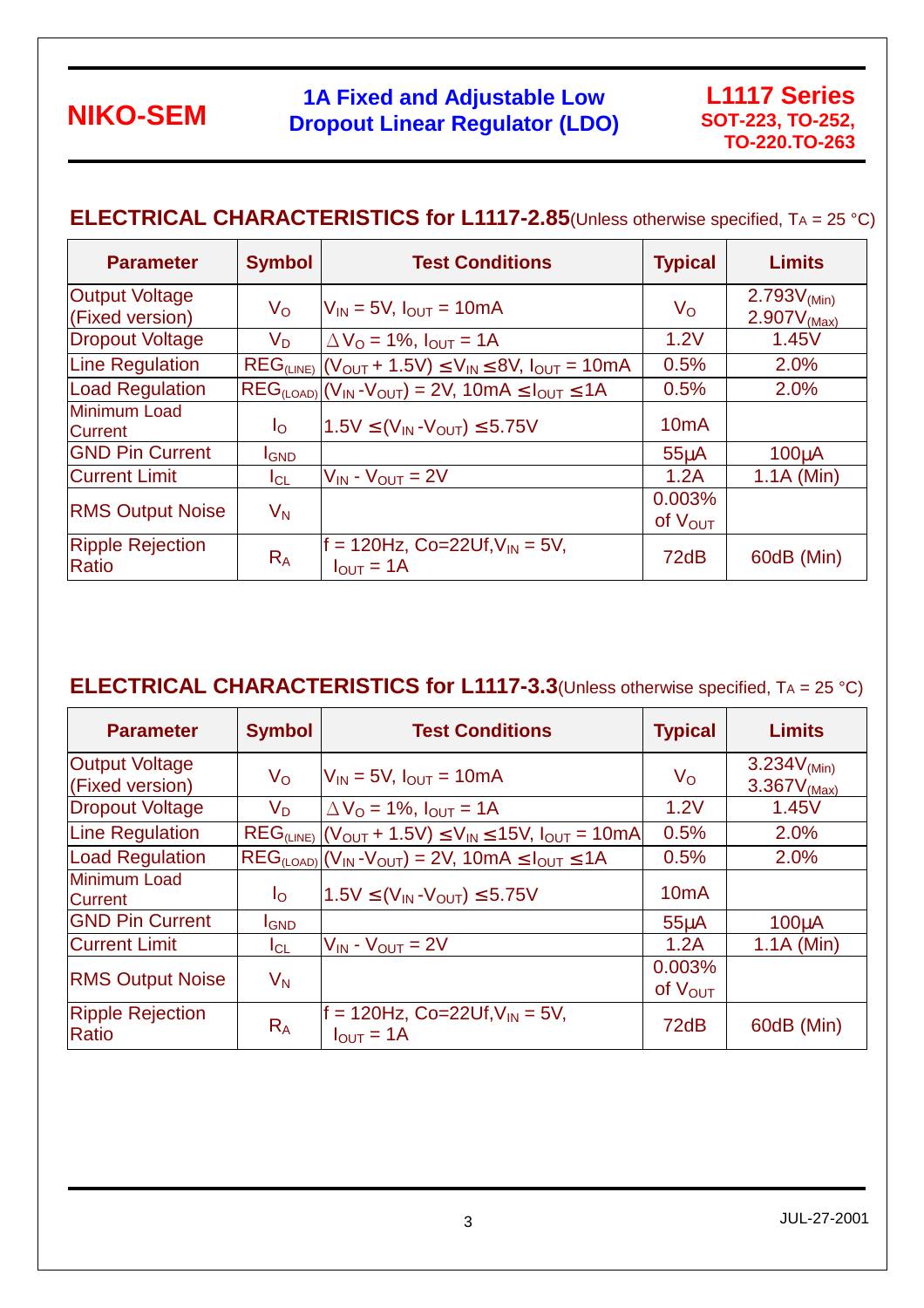### **1A Fixed and Adjustable Low Dropout Linear Regulator (LDO)**

### **ELECTRICAL CHARACTERISTICS for L1117-5**(Unless otherwise specified, TA = 25 °C)

| <b>Parameter</b>                         | <b>Symbol</b>             | <b>Test Conditions</b>                                               | <b>Typical</b>         | <b>Limits</b>                           |
|------------------------------------------|---------------------------|----------------------------------------------------------------------|------------------------|-----------------------------------------|
| <b>Output Voltage</b><br>(Fixed version) | $V_{\rm O}$               | $V_{IN}$ = 8V, $I_{OUT}$ = 10mA                                      | $V_{\rm O}$            | 4.90V <sub>(Min)</sub><br>$5.10V$ (Max) |
| Dropout Voltage                          | V <sub>D</sub>            | $\Delta V_{\Omega}$ = 1%, $I_{\text{OUT}}$ = 1A                      | 1.2V                   | 1.45V                                   |
| Line Regulation                          |                           | $REG_{(LINE)}   (V_{OUT} + 1.5V) \le V_{IN} \le 15V, I_{OUT} = 10mA$ | 0.5%                   | 1.0%                                    |
| <b>Load Regulation</b>                   |                           | $REG_{(LOAD)} (V_{IN}-V_{OUT}) = 2V, 10mA \leq I_{OUT} \leq 1A$      | 0.5%                   | 1.0%                                    |
| <b>Minimum Load</b><br><b>Current</b>    | $I_{\rm O}$               | $1.5V \leq (V_{IN} - V_{OUT}) \leq 5.75V$                            | 10 <sub>m</sub> A      |                                         |
| <b>GND Pin Current</b>                   | <b>I</b> GND              |                                                                      | 55 <sub>u</sub> A      | 100 <sub>u</sub> A                      |
| <b>Current Limit</b>                     | ICL                       | $V_{IN}$ - $V_{OUT}$ = 2V                                            | 1.2A                   | $1.1A$ (Min)                            |
| <b>RMS Output Noise</b>                  | $\mathsf{V}_{\mathsf{N}}$ |                                                                      | 0.003%<br>of $V_{OUT}$ |                                         |
| <b>Ripple Rejection</b><br>Ratio         | $R_{A}$                   | $f = 120$ Hz, Co=22uf, $V_{IN} = 8V$ ,<br>$I_{\text{OUT}} = 1A$      | 72dB                   | 60dB (Min)                              |

### **DEVICE SELECTION GUIDE**

| <b>Device</b>          | L <sub>1117</sub> L | l 1117D |         | L1117L-2.5 L1117L-2.85 L1117L-3.3 L1117D-3.3 L1117L-5 |         |          |         |
|------------------------|---------------------|---------|---------|-------------------------------------------------------|---------|----------|---------|
| <b>Voltage Version</b> | ADJ.                | ADJ     | 2.5     | 2.85                                                  | 3.3     | 3.3      |         |
| <b>Package</b>         | SOT-223             | TO-252  | SOT-223 | SOT-223                                               | SOT-223 | $TO-252$ | SOT-223 |
| <b>Marking</b>         | L <sub>1117</sub> L | l 1117D |         | L1117L-2.5 L1117L-2.85 L1117L-3.3 L1117D-3.3 L1117L-5 |         |          |         |

| <b>Device</b>          | L <sub>1117</sub> D-5 | 11117T | L1117T-3.3 L1117T-5 |        | L <sub>1117</sub> S-5 |
|------------------------|-----------------------|--------|---------------------|--------|-----------------------|
| <b>Voltage Version</b> |                       | ADJ    | 3.3                 |        |                       |
| <b>Package</b>         | TO-252                | TO-220 | $TO-220$            | TO-220 | TO-263                |
| <b>Marking</b>         | L <sub>1117</sub> D-5 | 11177  | L1117T-3.3 L1117T-5 |        | L <sub>1117</sub> S-5 |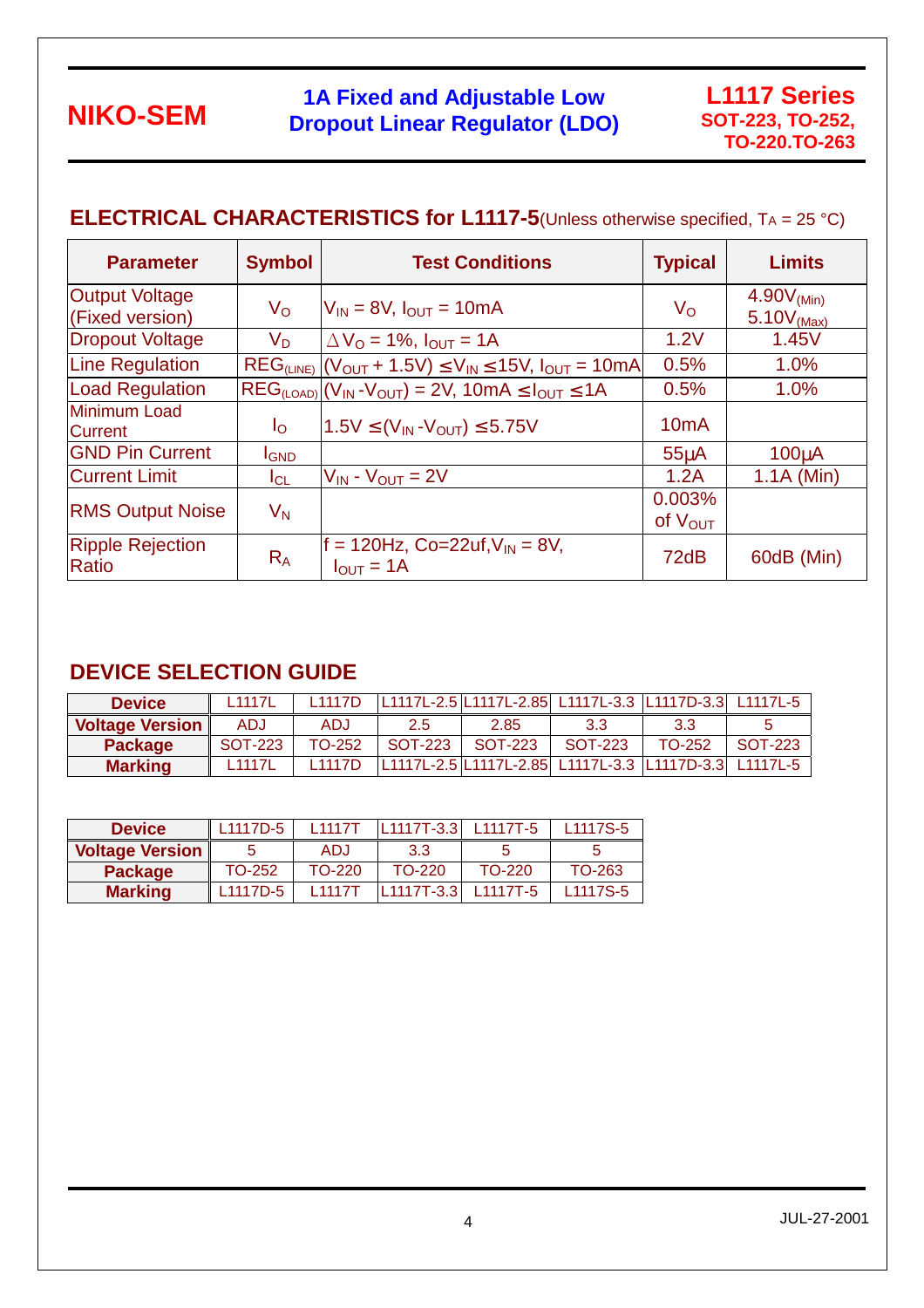### **1A Fixed and Adjustable Low Dropout Linear Regulator (LDO)**

#### **L1117 Series SOT-223, TO-252, TO-220,TO-263**

# **TYPICAL APPLICATION**



Vo = Vref (1+R2/R1) + Iadj x R2

1. Cin needed if device is far from from filter capacitors.

2. Cout required for stability.

#### - Basic Adjustable Regulator Circuit - **Netwith and Active SCSI Bus Terminators -**





#### **Basic Fixed Output Regulator Circuit**





#### **Basic Fixed Output Regulator Circuit Circuit Basic Fixed Output Regulator Circuit**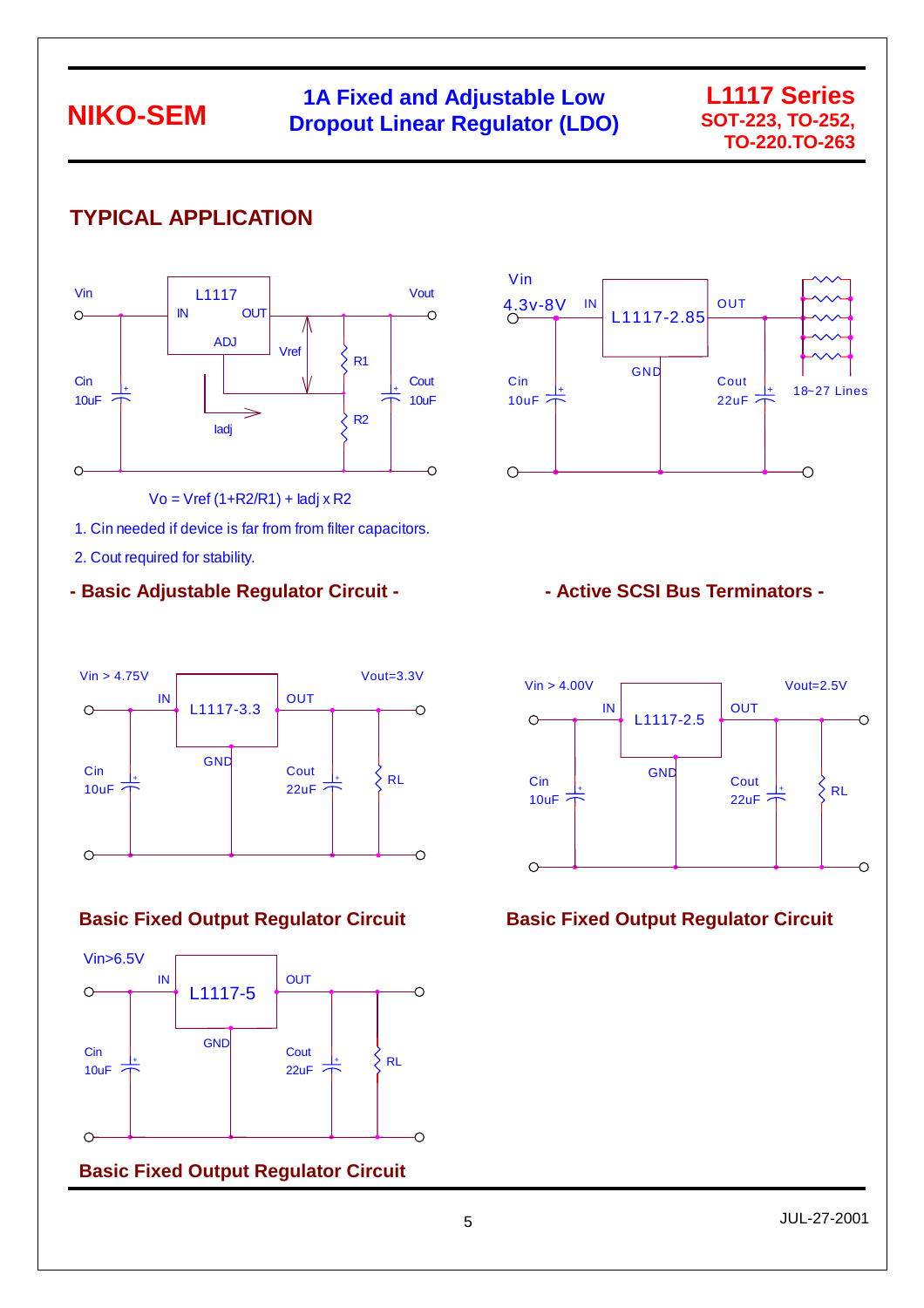# **1A Fixed and Adjustable Low Dropout Linear Regulator (LDO)**



### **PIN CONFIGURATIONS**



| Pin# | <b>Function</b> |
|------|-----------------|
|      | Adjust/Ground   |
| 2    | Output          |
|      | Input           |

**Note: TAB is Output Pin**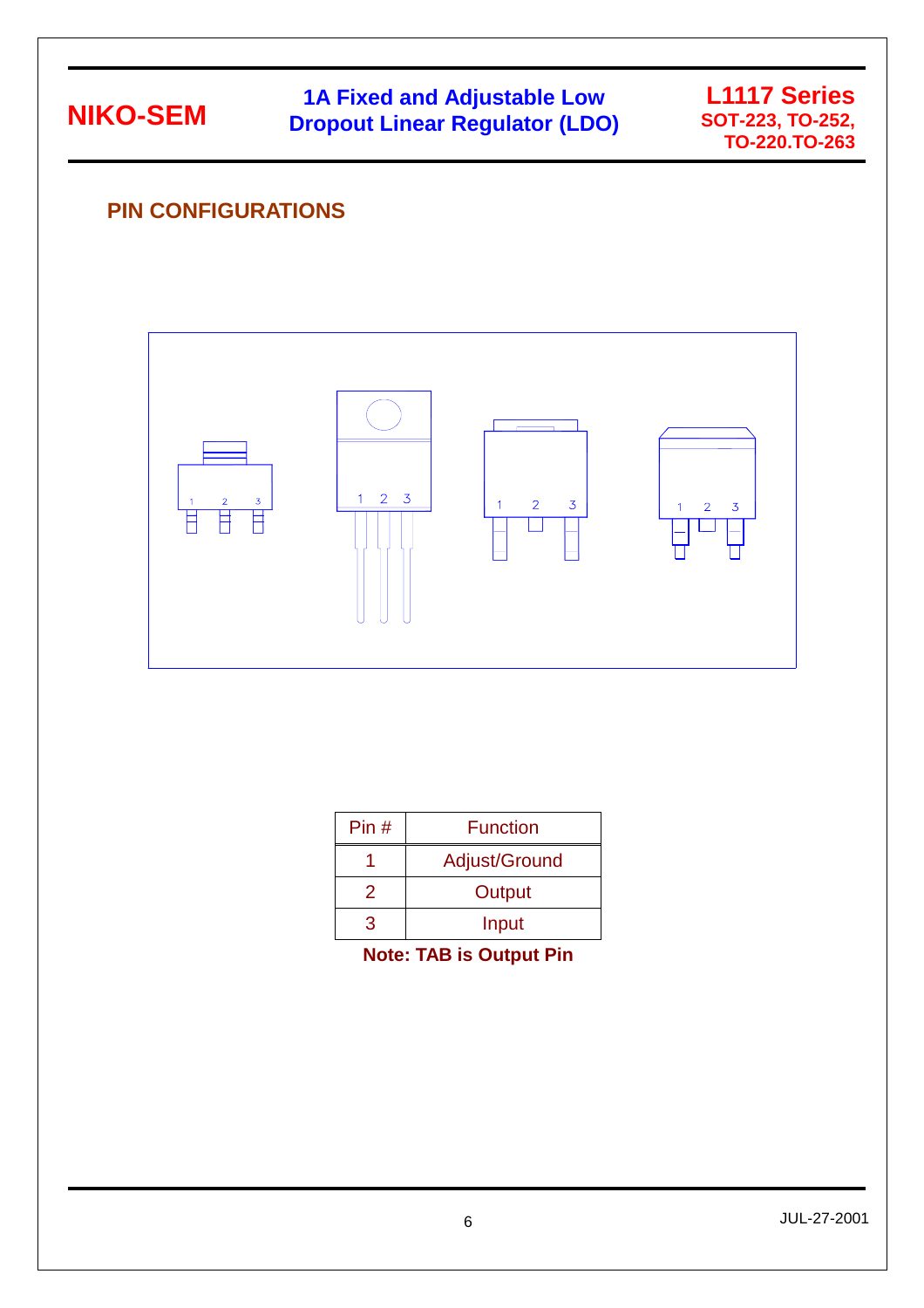I

# **1A Fixed and Adjustable Low Dropout Linear Regulator (LDO)**



# **SOT-223 MECHANICAL DATA**

| <b>Dimension</b> | mm   |      |      |                  | mm          |      |              |
|------------------|------|------|------|------------------|-------------|------|--------------|
|                  | Min. | Typ. | Max. | <b>Dimension</b> | Min.        | Typ. | Max.         |
| A                | 0.67 | 0.7  | 0.73 | Η                | 3.3         | 3.5  | 3.7          |
| B                | 6.7  | 7    | 7.3  |                  | 0.63        | 0.65 | 0.67         |
| $\mathsf C$      | 2.9  | 3    | 3.1  | J                |             | 0.32 | 0.4          |
| D                | 2.27 | 2.3  | 2.33 | K                | $0^{\circ}$ |      | $10^{\circ}$ |
| Е                | 4.57 | 4.6  | 4.63 |                  | 0.03        |      | 0.1          |
| F                | 1.5  | 1.6  | 1.7  | M                |             |      |              |
| G                | 6.3  | 6.5  | 6.7  | N                |             |      |              |



JUL-27-2001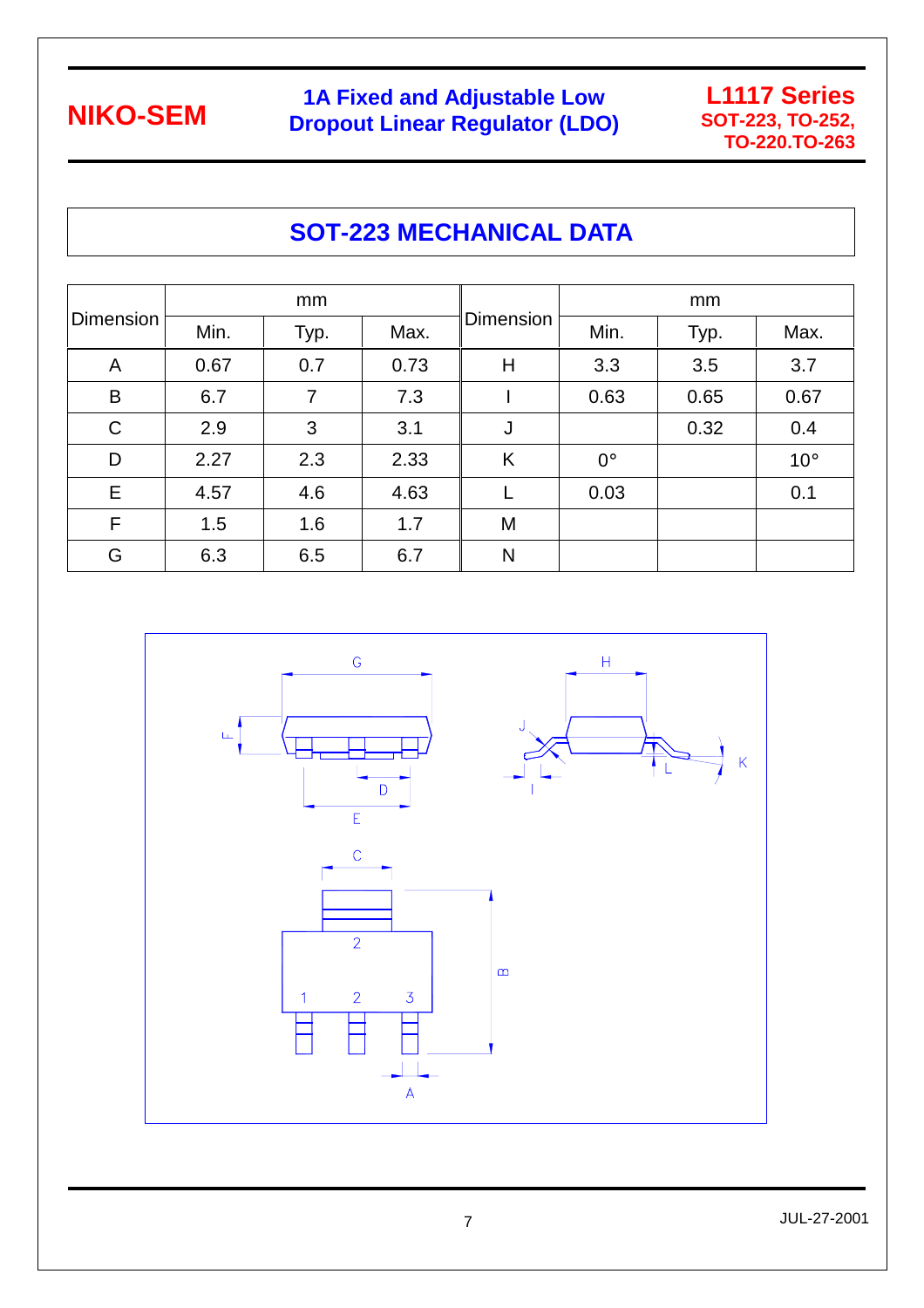# **1A Fixed and Adjustable Low Dropout Linear Regulator (LDO)**



# **TO-252 (DPAK) MECHANICAL DATA**

| <b>Dimension</b> | mm   |      |      |           | mm   |      |      |
|------------------|------|------|------|-----------|------|------|------|
|                  | Min. | Typ. | Max. | Dimension | Min. | Typ. | Max. |
| A                | 9.35 |      | 10.1 | Н         |      | 0.8  |      |
| B                | 2.2  |      | 2.4  |           | 6.4  |      | 6.6  |
| $\mathsf C$      | 0.48 |      | 0.6  | J         | 5.2  |      | 5.4  |
| D                | 0.89 |      | 1.5  | K         | 0.6  |      |      |
| E.               | 0.45 |      | 0.6  |           | 0.64 |      | 0.9  |
| F                | 0.03 |      | 0.23 | M         | 4.4  |      | 4.6  |
| G                | 6    |      | 6.2  | N         |      |      |      |

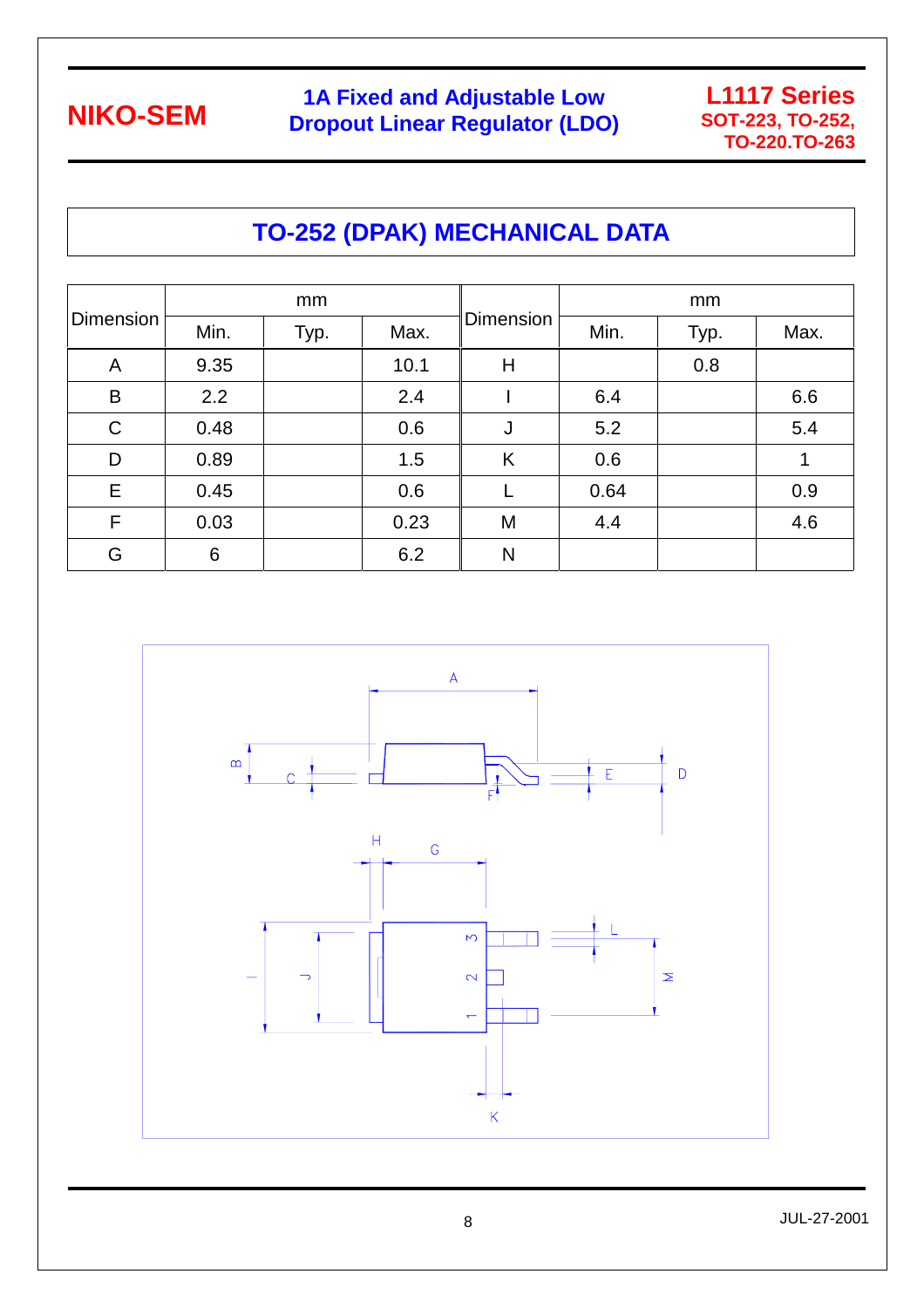# **1A Fixed and Adjustable Low Dropout Linear Regulator (LDO)**



# **TO-220 (3-Lead) MECHANICAL DATA**

| <b>Dimension</b> | mm   |       |       |                  | mm   |           |      |
|------------------|------|-------|-------|------------------|------|-----------|------|
|                  | Min. | Typ.  | Max.  | <b>Dimension</b> | Min. | Typ.      | Max. |
| A                | 9.78 | 10.16 | 10.54 | Н                | 2.4  | 2.54      | 2.68 |
| B                | 2.61 | 2.74  | 2.87  |                  | 1.19 | 1.27      | 1.35 |
| $\mathsf C$      |      | 20    |       | J                | 4.4  | 4.6       | 4.8  |
| D                | 28.5 | 28.9  | 29.3  | K                | 1.14 | 1.27      | 1.4  |
| E                | 14.6 | 15.0  | 15.4  |                  | 2.3  | 2.6       | 2.9  |
| $\mathsf{F}$     | 8.4  | 8.8   | 9.2   | M                | 0.26 | 0.46      | 0.66 |
| G                | 0.72 | 0.8   | 0.88  | N                |      | $7^\circ$ |      |